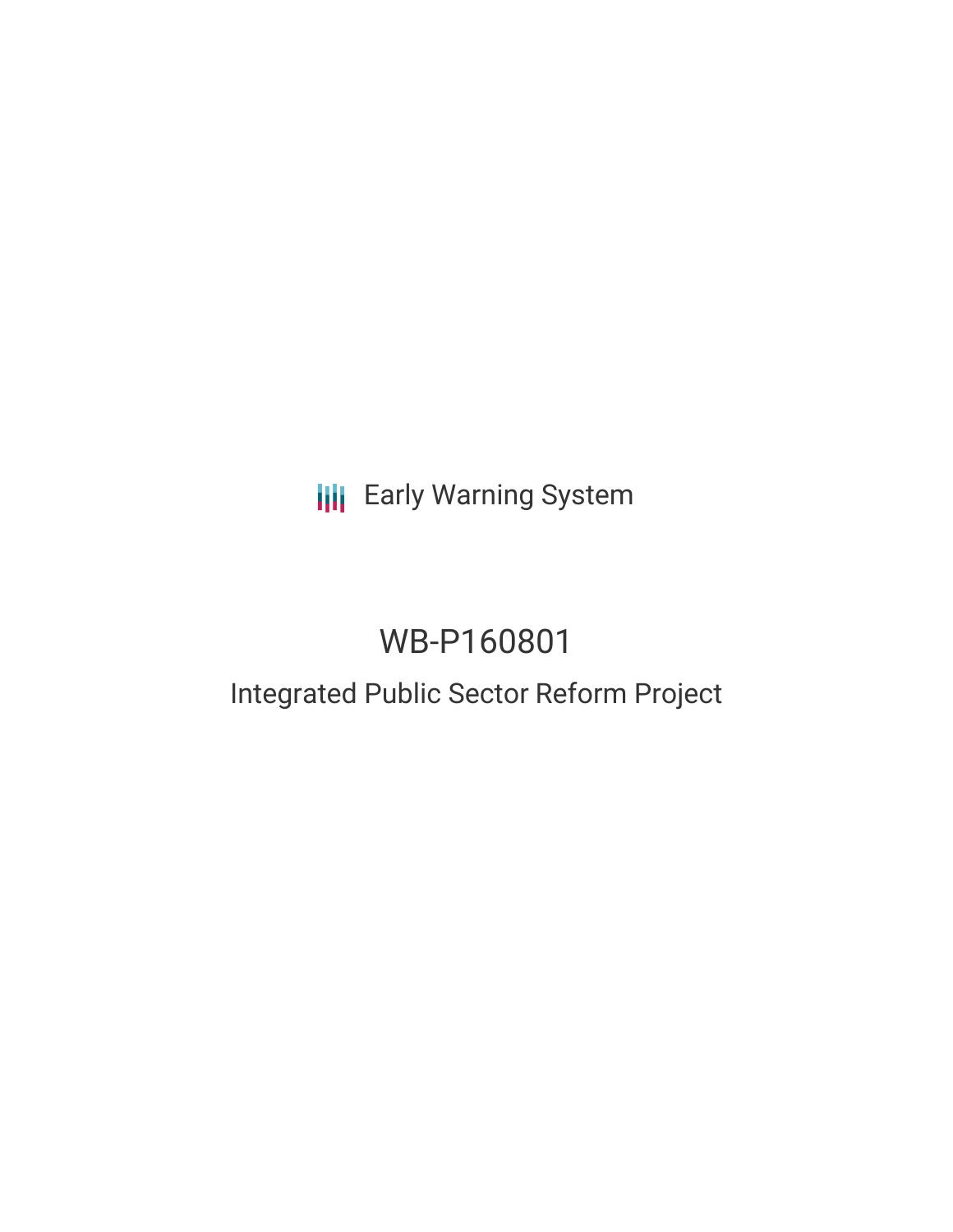

#### **Quick Facts**

| <b>Countries</b>               | Congo, Republic of             |
|--------------------------------|--------------------------------|
| <b>Financial Institutions</b>  | World Bank (WB)                |
| <b>Status</b>                  | Active                         |
| <b>Bank Risk Rating</b>        | C                              |
| <b>Voting Date</b>             | 2017-05-18                     |
| <b>Borrower</b>                | Ministry of Planning           |
| <b>Sectors</b>                 | Finance, Technical Cooperation |
| <b>Investment Amount (USD)</b> | $$40.00$ million               |
| <b>Project Cost (USD)</b>      | $$40.00$ million               |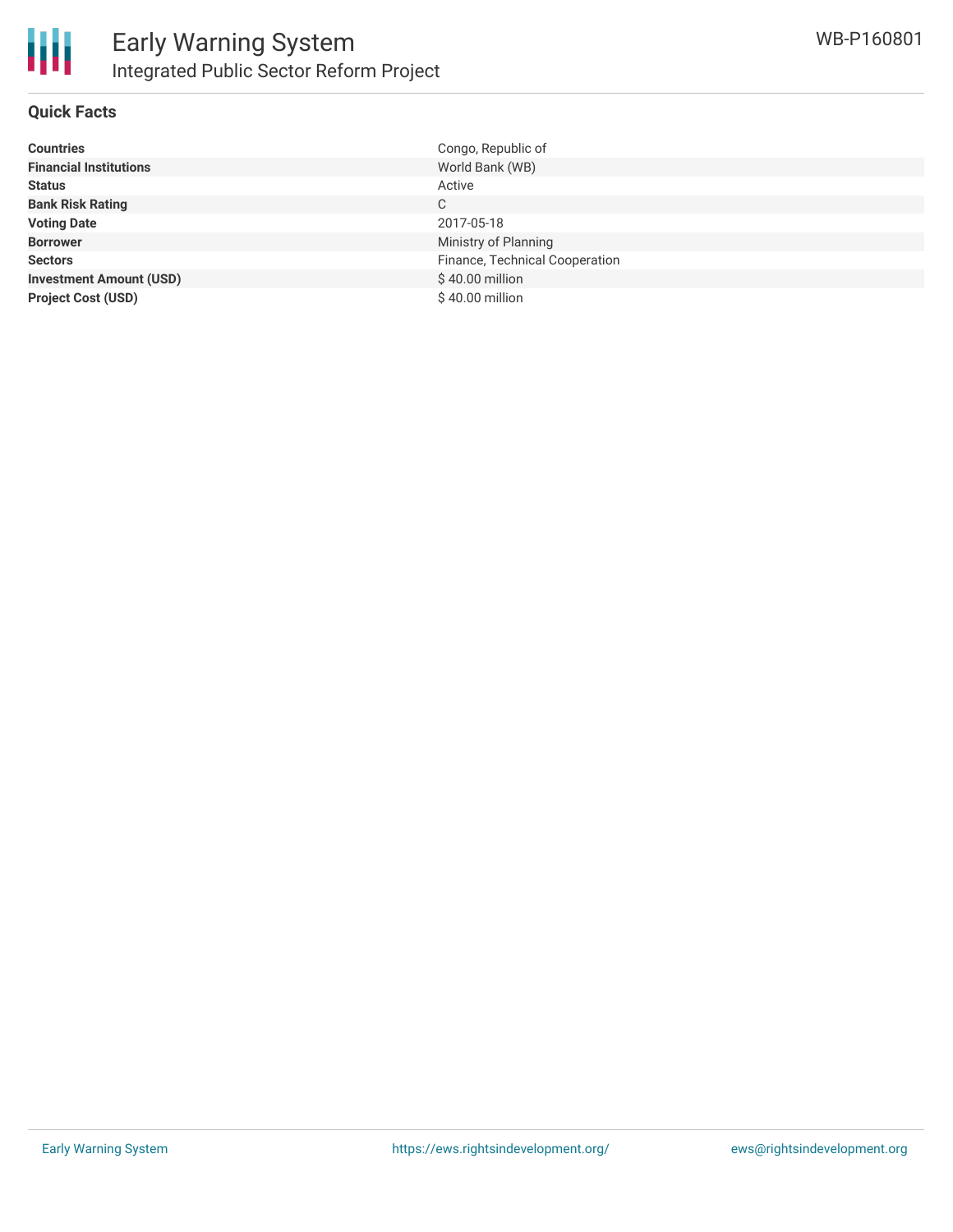

#### **Project Description**

The development objective of the Integrated Public Sector Reform Project for Congo, Republic of is to improve public resources management and accountability in the Republic of Congo. The project comprises of four components. The first component, strengthening revenue mobilization and public expenditure management objective is twofold: (a) to improve non-oil revenue collection, and (b) to rationalize the expenditure chain. It consists of following sub-components: (i) strengthening revenue mobilization; and (ii) strengthening public expenditure management. The second component, modernization of the public administration objective is to develop a public sector modernization strategy and implement it in pilot departments and agencies. It consists of following sub-components: (i) improving civil service management capacity; (ii) modernization of the departments implementing reducing emissions from deforestation and forest degradation (REDD+); and (iii) modernization of the public procurement system. The third component, improving transparency and accountability objectives are to strengthen the capacity of the oversight institutions, increase transparency in the forestry and extractive sectors, and promote citizen engagement. It consists of following sub-components: (i) supporting the Cour de Comptes et Discipline Budgétaire (CCDB), general inspection of finance (IGF), and economy and finance committees of the parliament; (ii) supporting social accountability and citizen engagement; (iii) improving transparency of the revenue collection system in the forestry sector; and (iv) improving transparency in the extractives sector. The fourth component, project implementation support objectives are to enhance the project implementation capacity and to support the development and application of a monitoring and evaluation (M and E) system for tracking progress in governance reforms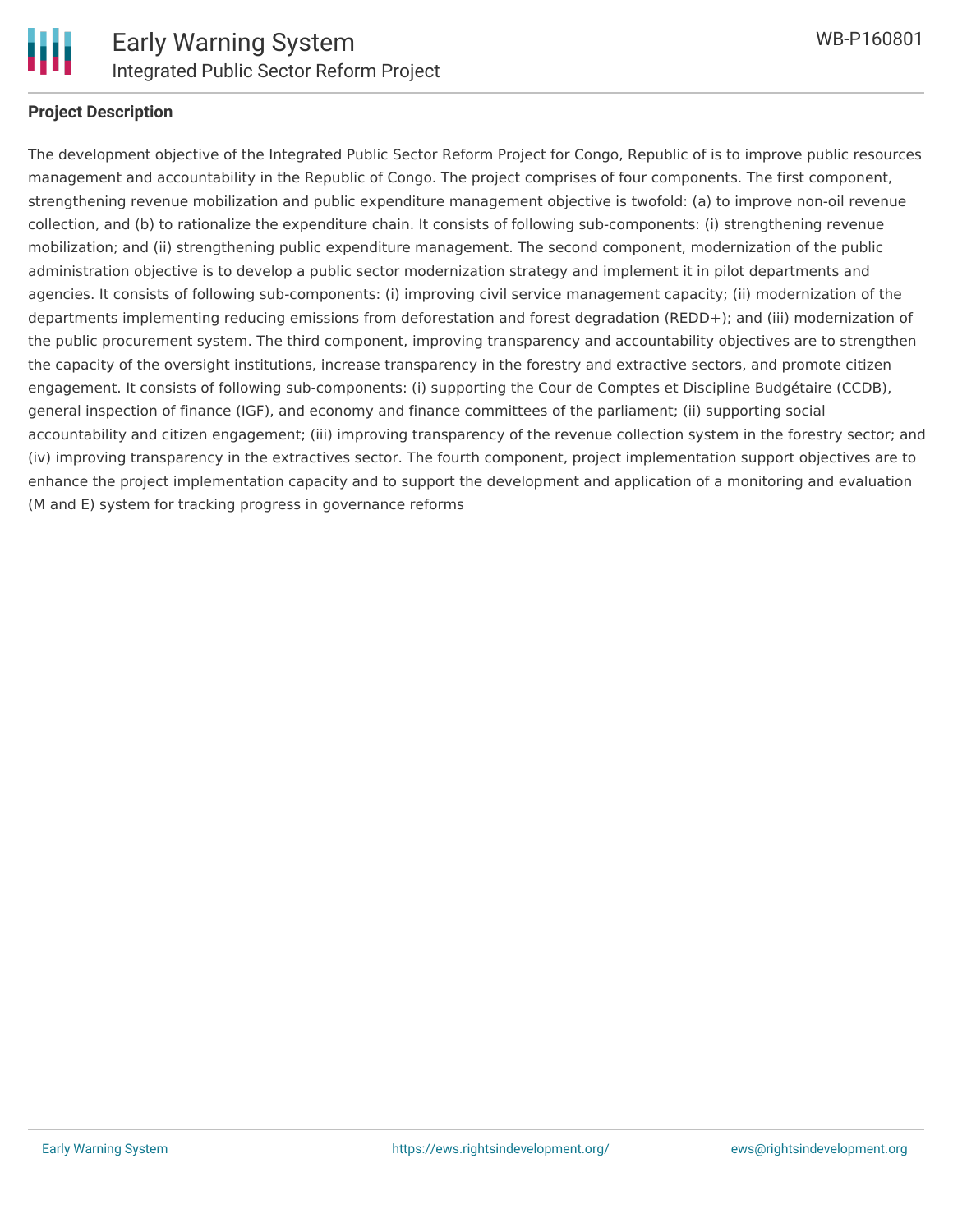

#### **Investment Description**

World Bank (WB)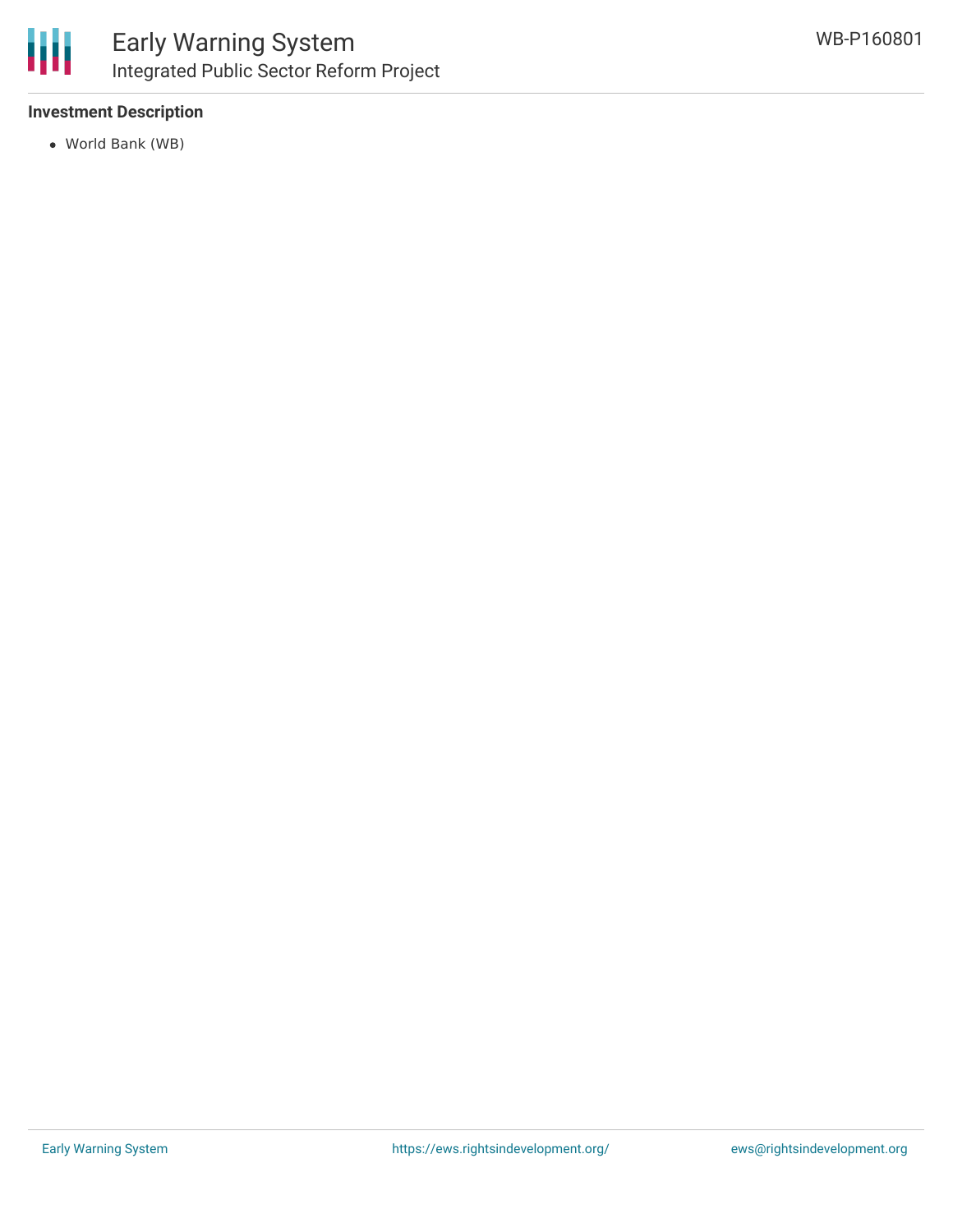

#### **Contact Information**

Ministry of Planning Likouka Ferdinand Sosthène Director of Cabinet likouka\_ferly@yahoo.fr

ACCOUNTABILITY MECHANISM OF WORLD BANK

The World Bank Inspection Panel is the independent complaint mechanism and fact-finding body for people who believe they are likely to be, or have been, adversely affected by a World Bank-financed project. If you submit a complaint to the Inspection Panel, they may investigate to assess whether the World Bank is following its own policies and procedures for preventing harm to people or the environment. You can contact the Inspection Panel or submit a complaint by emailing ipanel@worldbank.org. You can learn more about the Inspection Panel and how to file a complaint at:

http://ewebapps.worldbank.org/apps/ip/Pages/Home.aspx.